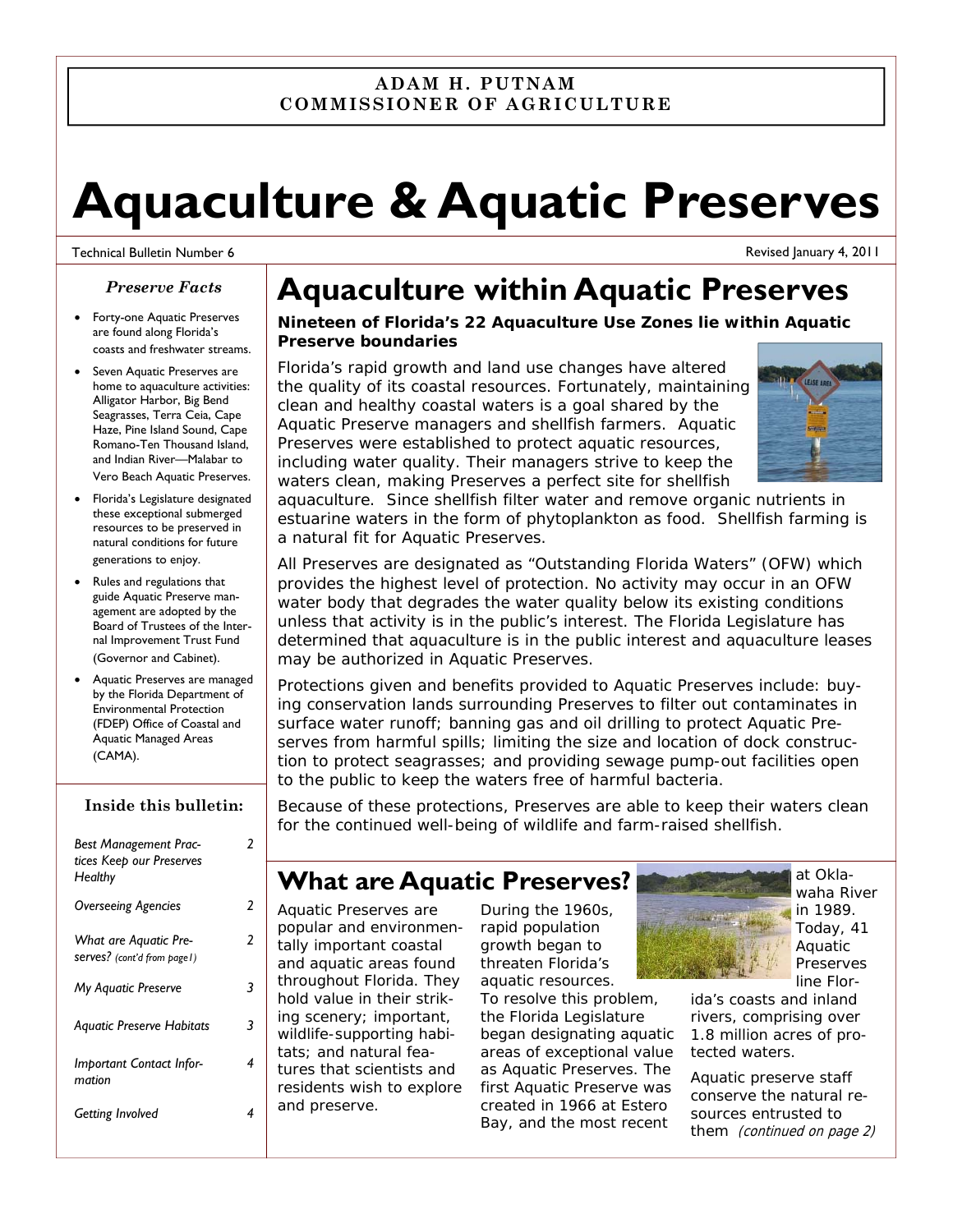### **Best Management Practices Keep Preserves Healthy**

#### *The Best Management Practices that farmers implement protect Aquatic Preserves and critical coastal habitats.*

A program requiring the use of aquaculture Best Management Practices (BMPs) was adopted in 1998 by the Florida Legislature to

provide regulations to be used during aquaculture facility construction and operation. Best Management Practices were created to promote aquaculture while protecting Flor-

ida's aquatic environment. To ensure BMPs are followed, the Division of Aquaculture implements performance audits and site inspections.

Within Aquatic Preserves, the importance of BMPs cannot be overstressed. Best Management Practices outline the proper methods to control and prevent the erosion of shoreline, disturbance of bottom sands, filling of wetlands, and genetic and disease problems for native species.

By conscientiously implementing BMPs, clam farmers help Aquatic Preserves meet their goal of maintaining a healthy environment. Limiting disturbance to coastal sands keeps shorelines intact to

> provide habitat for sea turtle nesting, seagrass growth, and coastal vegetation. Minimizing sediment disturbance reduces the amount of floating particles in the water, allowing more sunlight to reach sea-

grasses. Properly disposing of shells ensures that they do not block waterways. Carefully selecting the clam species cultured and location from which they are obtained, prevents harmful species or diseased clams from entering Florida's coastal waters.

Mechanical devices for shellfish harvesting are regulated so bottom disturbance is reduced, and culture bags are rinsed over the grow-out

### **Overseeing Agencies**

Aquatic Preserves are owned by all of the citizens of Florida, but decision making regarding their use is guided by law and implemented by the Governor and Cabinet acting as the Board of Trustees of the Internal Improvement Trust Fund. The Trustees granted authority to the Florida Department of Environmental Protection, Office of Coastal and Aquatic Managed Areas (CAMA)

to protect and manage Aquatic Preserves and selected coastal uplands. CAMA staff implement management plans and assess proposed activities within Aquatic Preserves.

Other agencies also contribute to the regulation of Aquatic Preserves. The enforcement of criminal and non-criminal violations against State rules and statutes concerning Preserves is held with the Florida Fish and Wildlife Con-

area to keep sediments at the lease site.

All culture equipment, bags, cover nets, and markers, placed on lease sites must be free of pollutants including petroleum based products in order to protect the health of the environment.

Shellfish nursery operators follow BMPs to prevent negative effects to water quality and wildlife. From the start, care must be taken during the construction and maintenance of their nursery. Farmers are educated on proper pumping, intake, and discharge systems so nursery cleaning operations minimize bottom disturbance.

Farmers working within Aquatic Preserves are both protecting and benefiting from vital resources that will serve the recreational, food, and job needs of future generations, and the habitat-quality needs for wildlife. Through their practices, farmers are working with Aquatic Preserve staff to ensure the continued health of the Preserves.

servation Commission law enforcement, and local law enforcement agencies. Regulation of Preserve lands is made by the Florida Department of Environmental Protection Districts, Water Management Districts, and the Division of Aquaculture. These agencies grant permits and authorizations for public and private uses within the Aquatic Preserves. CAMA staff review and comment on these authorized uses.

### What are Aquatic Preserves? (continued from page 1)

by performing a variety of tasks:

monitoring water quality and survey habitat to track environmental changes; distributing boater guides to

identify and warn mariners of seagrass beds; creating manatee and



education newsletters, kiosks, and broadcasts; organizing coastal clean-

ups with community volunteers; and commenting on developments

to inform county zoning boards of potential effects to the Preserves.



By providing these services, along with many more, Aquatic Preserve staff are able to maintain the high water quality, species diversity, and scenic beauty that characterize these important areas.

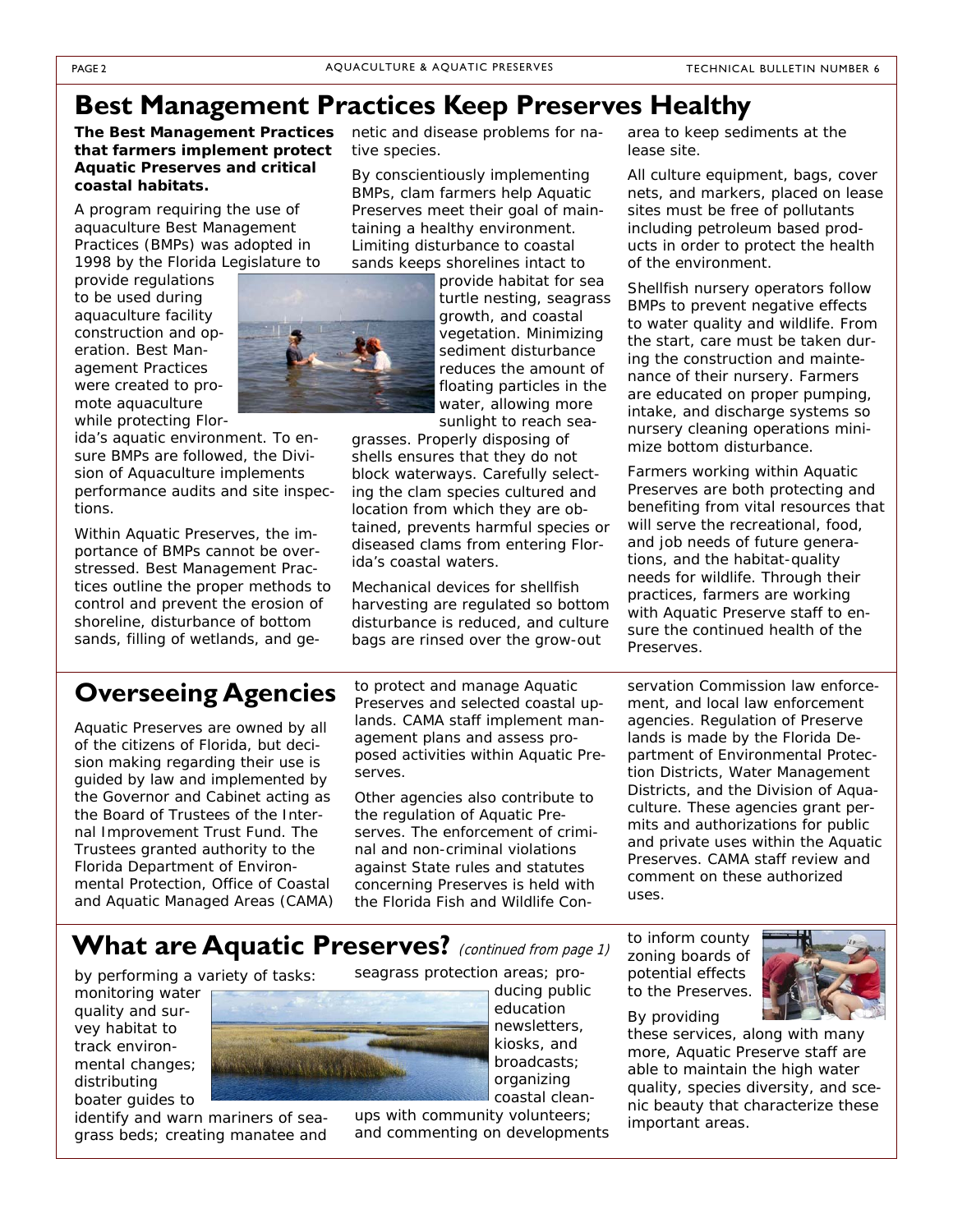#### TECHNICAL BULLETIN NUMBER 6 AQUACULTURE & AQUATIC PRESERVES PAGE 3

### **My Aquatic Preserve**

Of the 41 Aquatic Preserves that line Florida's coasts, seven are home to aquaculture leases.

- Alligator Harbor, located in the Panhandle, is an estuary with low freshwater inflow. It covers 14,366 acres of mainly seagrass beds and salt marshes. This Preserve is among the world's largest feeding grounds for the most endangered of all sea turtles, the Kemp's Ridley.
- Big Bend Seagrasses consists of over 945,000 acres of seagrasses and salt marshes. The state's largest Preserve, it stretches around the Big Bend from Wakulla to Levy County. Eleven conservation areas border this Preserve's protected coasts.
- Terra Ceia is a 25,726 acre, urban-community-bordered Preserve south of Tampa. It has mangrove, seagrass, oyster reef, and hardbottom communities. The Preserve has set up a webaccessible, water quality

datalogger that provides salinity, dissolved oxygen, and turbidity readings every 15 minutes.

Cape Haze, east of Boca Grande in Charlotte Harbor, is 11,000 acres of mangrove forests, seagrass meadows, salt marshes, oyster beds, and tidal flats. Monthly water quality and annual seagrass monitoring looks for changes throughout Charlotte Harbor and Pine Island Sound.

Pine Island Sound in Lee County is



a 54,000 acre Preserve with extensive seagrass habitats, mangrove fringed islands, salt marshes, oyster communities, and tidal flats. Eighty-six of the Florida's endangered species are found in Charlotte Harbor, the location of Cape Haze and Pine Island Sound Aquatic Preserves.

Cape Romano-Ten Thousand Islands, within the Rookery Bay National Estuarine Research Reserve, is one of the largest man-

grove forested areas in the Western Hemisphere. The Preserve consists of 110,000 acres of mangrove islands, oyster bars, seagrasses, and salt marshes, and runs along the edge of the Everglades.

Indian River—Malabar to Vero Beach is a 28,000 acre Preserve in Brevard County with mangrove marsh, salt marsh, seagrass bed, oyster bar, and spoil island habitats. It has the most wildlife diversity of any American estuary.

### **Preserving Aquatic Habitats**

A function of Aquatic Preserves is habitat preservation. Many important natural systems lie within Aquatic Preserves. Seagrass beds, mangrove forests, and salt

marshes name only a few of the habitats found within Preserves.

Estuaries are semienclosed water bodies where one or more rivers meet the open sea. Known as "the cradle of the ocean," estuaries

house 95% of Florida's recreational and commercial marine species during some or all of their life cycle. Depending on their location, Floridian estuaries can have shallow brackish (mixed salt and fresh) waters, seagrasses, mangroves, and salt marshes.

Seagrasses are underwater flowering plants that inhabit marine (salty) and estuarine (less salty) waters. They serve many functions: 1) protect marine animals during



development; 2) trap floating particles with their leaves, helping maintain water clarity; 3) stabilize bottoms to prevent erosion; and 4) produce dissolved

oxygen, providing an essential element for all marine life.

Mangrove trees inhabit intertidal (occasionally underwater) salty environments. Mangroves contribute to the health of Florida's southern coasts by: 1) trapping pollutants and chemicals; 2) sheltering fish,

crustaceans, and shellfish; 3) providing nesting areas for coastal bird species; 4) protecting uplands from storm waters by providing waveabsorbing buffers; and 5) reducing the wearing away of shoreline by securing coastal sands with their roots.

Salt marshes, composed mostly of grasses, rushes, and sedges, form along low wave-action coasts in North Florida estuaries. Salt marsh plants: 1) provide cover for important juvenile fish species; 2) supply a food source for young fish; and 3) improve water quality by filtering upland pollutants before they enter the estuary.

These vital habitats are prized ecosystems that Aquatic Preserves were created to manage and protect. Their protection ensures these habitats will be maintained for enjoyment and use by future generations.